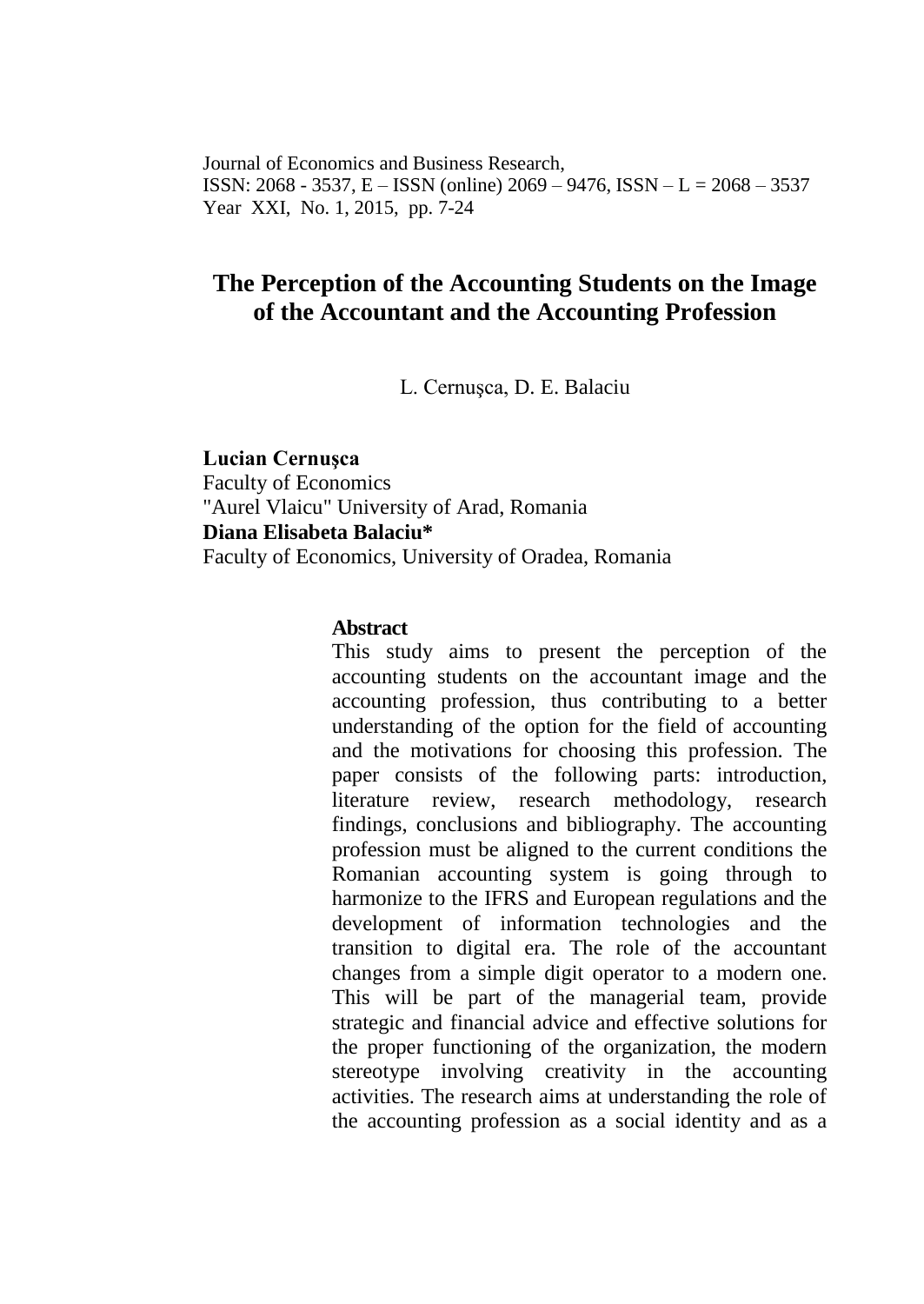social phenomenon and the implications for academia and professional bodies.

**Keywords:** accountant image, accounting profession, IT technology, Cloud Accounting, skills

### **Introduction**

The accounting profession is in competition with other professions, so it is important to analyze how the image is perceived in society, the challenges it faces as well the future trends and prospects. The accounting profession is facing new challenges for the growing number of companies of all types, there are more and more financial transactions, stock exchange activity increases, there are phenomena of re-engineering and bankruptcies. The image of the profession is very important, as it has an effect on the social position, the attractiveness of the profession and the role the members of this profession will have in the society. It is important to research which is the image of the accountant in the today's society, in order to establish a point of view in determining marketing strategies and training strategies in this area. The future of the accounting profession is aimed at students and young economists from economic colleges who wish to pursue accounting. They need to know what the prospects of the accounting profession are, the challenges in the present context of international trade expansion and development of IT systems. The IT skills are particularly important because most of the accountant's work is in front of the computer. If a professional accountant did not have IT skills it would be like fisherman without the rod.

The future professional accountants must be aware of the qualities and characteristics that a good accountant should have, such as a sense of responsibility, honesty, ethics and professional conduct, confidentiality, integrity, attention to detail, thoroughness and determination.

### **Literature review**

At national and international level we meet a number of studies concerned with the image of the accountant and the accounting profession and the implications for professional bodies and academia.

Olimid and Calu (2006) conduct an empirical research on the values of the accounting profession. As a result of the empirical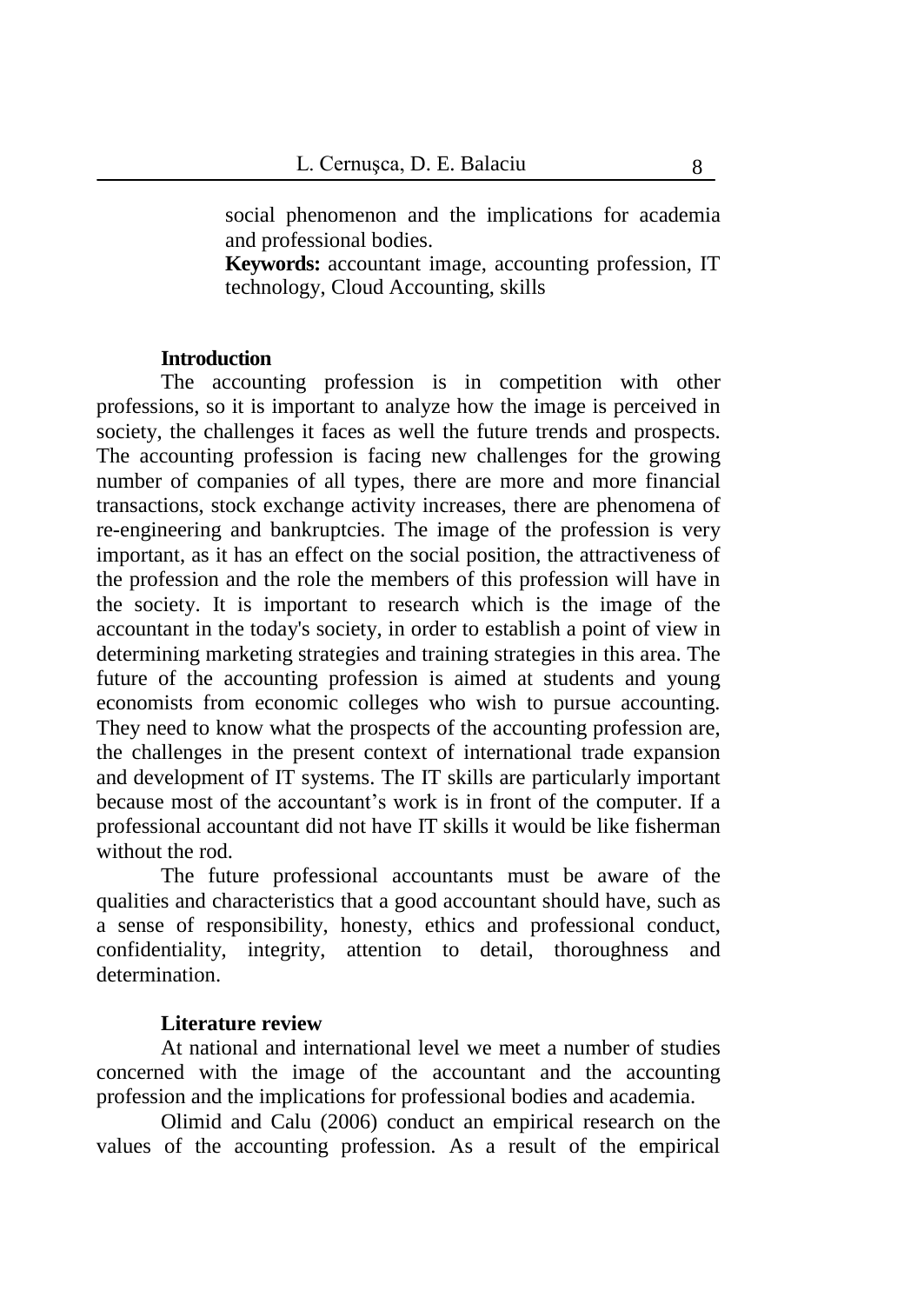research, the authors conclude that the accountants' values are limited to prudence, transparency and uniformity. Ionaşcu (2006) addresses the accounting profession in relation to business and society seen from a postmodern perspective.

Following an empirical research carried out by Albu and Albu (2009), they concluded that the accountant picture will change in the future due to the belief of 75.32% of the respondents surveyed (the survey includes a study on the image of the accounting profession in Romania, being completed by 50 accounting students, undergraduate and master's level and 17 professional accountants). Albu and Albu (2009b, p.10) consider a number of "factors that are deemed to cause this change: economic and organizational environment, technical progress, the application of IFRS and the emphasis on professional judgment and focus on professional ethics."

Albu (2013) identifies and analyzes the main factors influencing the recent evolution of the Romanian accounting profession in order to explore some emerging trends. An important place in the study is given to professional bodies that have contributed and continue to contribute to change the image and development of the accounting profession.

Tiron (2014, p. 9) considers that "the development of the profession in terms of small and medium offices requires answers to tough challenges, such as the effect of globalization, the emergence of professional networking, internationalization of the profession and of course, the question on solutions that could be adopted to overcome them is open, the involvement of national and international professional bodies to support the work of this group of professional accountants."

One of the objectives of professional bodies is to continuously promote the principle of lifelong education through lifelong learning which helps in providing high quality professional services and the development of accounting profession. Leuştean and Boyere (2009, p. 13) believe that "the reason for the development and diversification of these forms of education (formal, non-formal and informal) and professional training lies in the growing of the relevance of skills acquired by participants in the labor market". Also referring to the educational approach of sustainable development, Leuştean and Boyere (2009, p.13) state that "the involvement of the accounting profession to achieve these strategic objectives will ensure, on medium and long term, a high economic growth and, consequently, a significant reduction of economic and social disparities between Romania and the other EU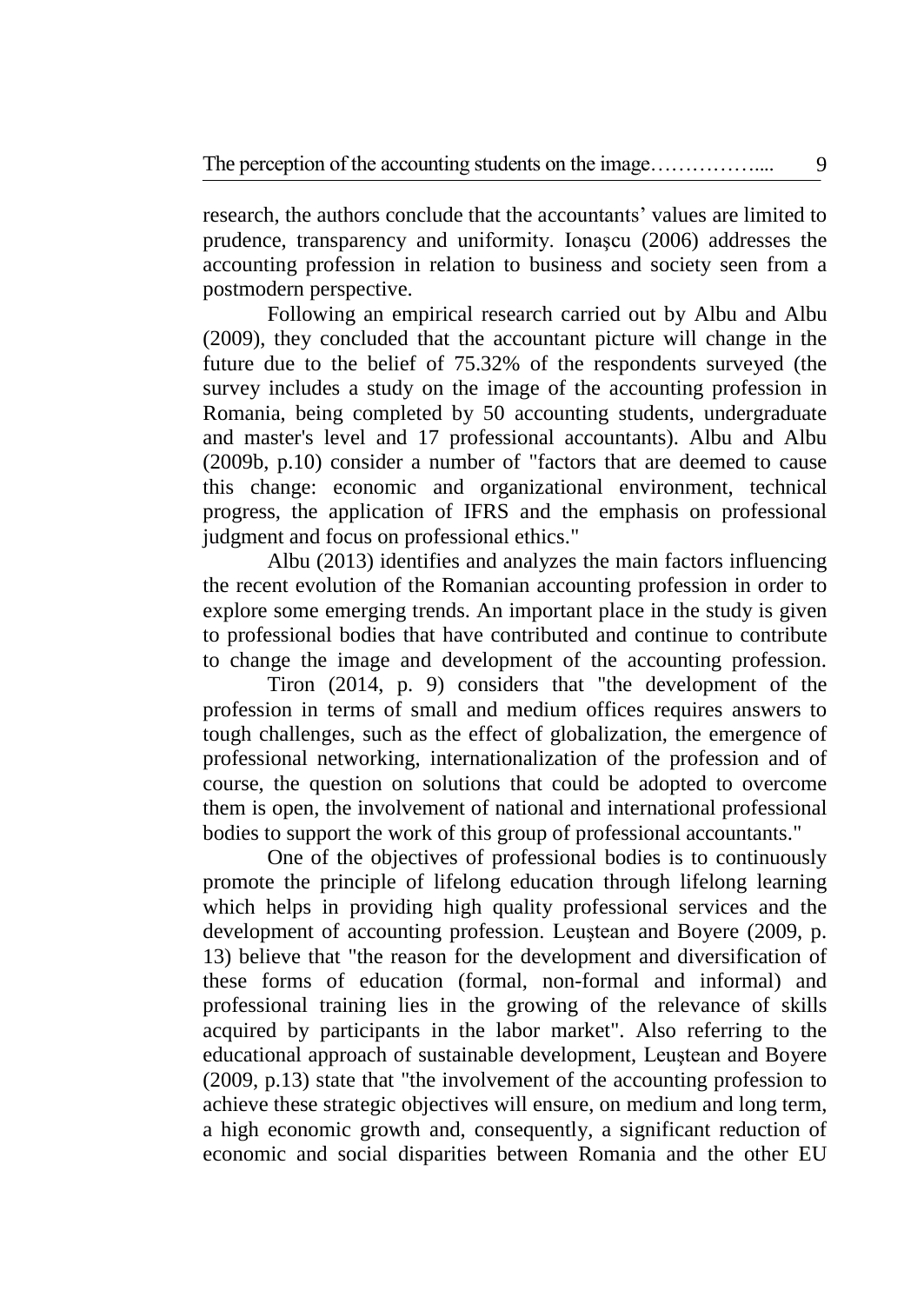Member States". Albu (2013, p. 549) argues that "national professional bodies should consider themselves in competition with the international ones, in order to result mimetic and normative isomorphism which would be of benefit for the local profession". The role and the importance of professional bodies are raised by (Bunget, et al., 2009) through a study that covers an overview of the evolution of the accounting profession in Romania.

Albu et al. (2014) provides an overview of the students' perceptions on the image of the accounting profession in Romania. The study examines the students' perceptions of the roles and skills of the professional accountant and a number of issues relating to the position of the accounting profession in society and the labor market. The accounting profession in Romania is compared with other professions. The study results confirm the importance of the traditional role of the accountant in tax and financial reporting. However, the role of organizational support and communication and the strategic support are perceived as important. The students interviewed consider that the most important skills are related to working with numbers, but attention is paid to the acquisition of "soft" skills (communication, teamwork). The important position in the society is the most important factor chosen by the students interviewed when they decided to opt for the accounting profession and the job stability has the lowest importance among the factors investigated.

Albu (2012) makes a study on the image and role of the accountant in terms of managers, students and accountants. The general stereotype attached to the Romanian accountant is that of a man who works with figures and works in a rigidly uniform field. Albu (2012, p.10) believes that "however, accounting is not associated only with numbers, but it also requires interaction, teamwork and creativity. This image has some "nuances" in terms of social groups: for students, the profession is more prestigious and ethical, for professionals it requires flexibility/creativity, profit-oriented and as a decision-support. For the SMEs managers, accounting is a bureaucrat, but in large entities the accountant is an analyst and consultant."

Referring to the accounting profession Badiu (2012, p.11) believes that it "should be able to combine technical skills (which are essential) with social, human skills. Without them it is almost impossible to provide customers the right experience in the sense that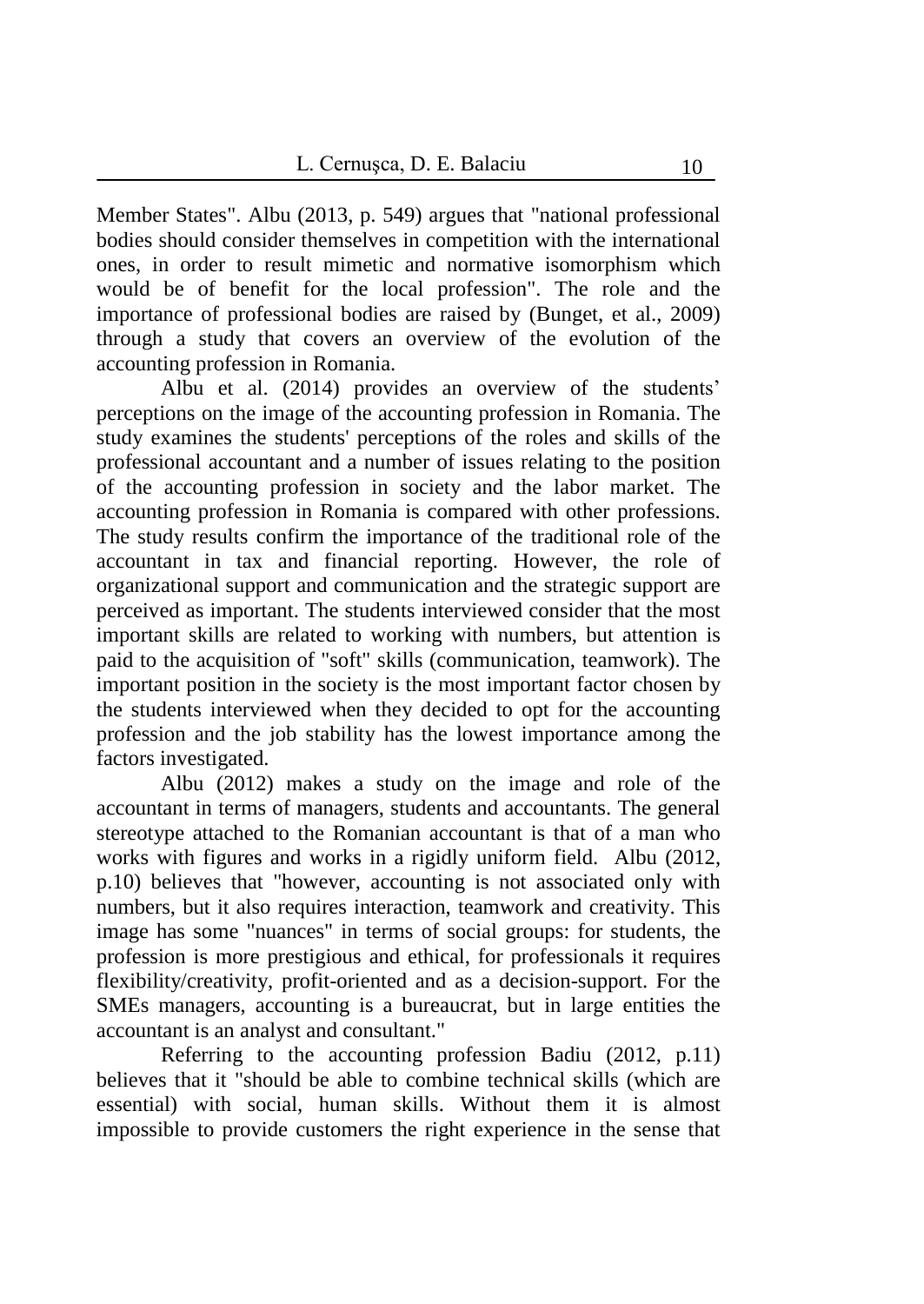they understand and love. If we successfully combine these two skills, the accounting profession will flourish."

An important role on the image of the accountant is played by the skills, competencies that the professional must have for the activity. In the literature we find a number of studies that address the issue of skills, competencies held by accountants. Among the authors with preoccupations in the area of skills are: Burnett, Friedman and Yang (2008), Kavanagh, Drennam (2008), Wells, Gerbic, Kranenburg and Bygrave (2009), Matiş, Cuzdriorean, Vladu (2011), Klibi and Oussii (2013), Yu, Churyk and Chang (2013). The authors aforementioned analyze soft skills and hard skills. In the literature we find a number of studies addressing the issue of the image and the role of the accountant in Romania (Albu et al., 2011 a, b, c, d).

In the current context of economic globalization, the development of information systems, the transmission speed and their movements, the speed in decision making and the managerial flexibility in managing financial and accounting activities are becoming increasingly important. Since the last decade the IT technologies have developed and continuously improved, there is the need for a new approach to the computerization of the accounting system, which will have a positive impact on business development. We are witnessing today the adoption of Cloud Accounting technologies which represent an accounting application that can be accessed from anywhere where there is internet connection, without the need to install and manage their own servers.

According to the report "The Cloud Takes Shape" conducted by KPMG in December 2012 in connection with the implementation and adoption of Cloud technologies worldwide, attended by 674 CEOs from 16 countries it has been found that "more than half of the responding organizations already work in Cloud, and 70% of those with experience in the Cloud website say that these technologies have already provided significant cost reductions and optimizations."

Following an empirical research of the possibility of moving to Cloud some typical operations specific to the flow accounting process, Ionescu et. al. (2014, p.15) concludes that "on-line accounting will change the accounting profession and will lead to a considerable improvement in the conduct of financial activities, the interaction with the clients and the efficiency of response to their needs". The results of this study show that most of the stages of the flow accounting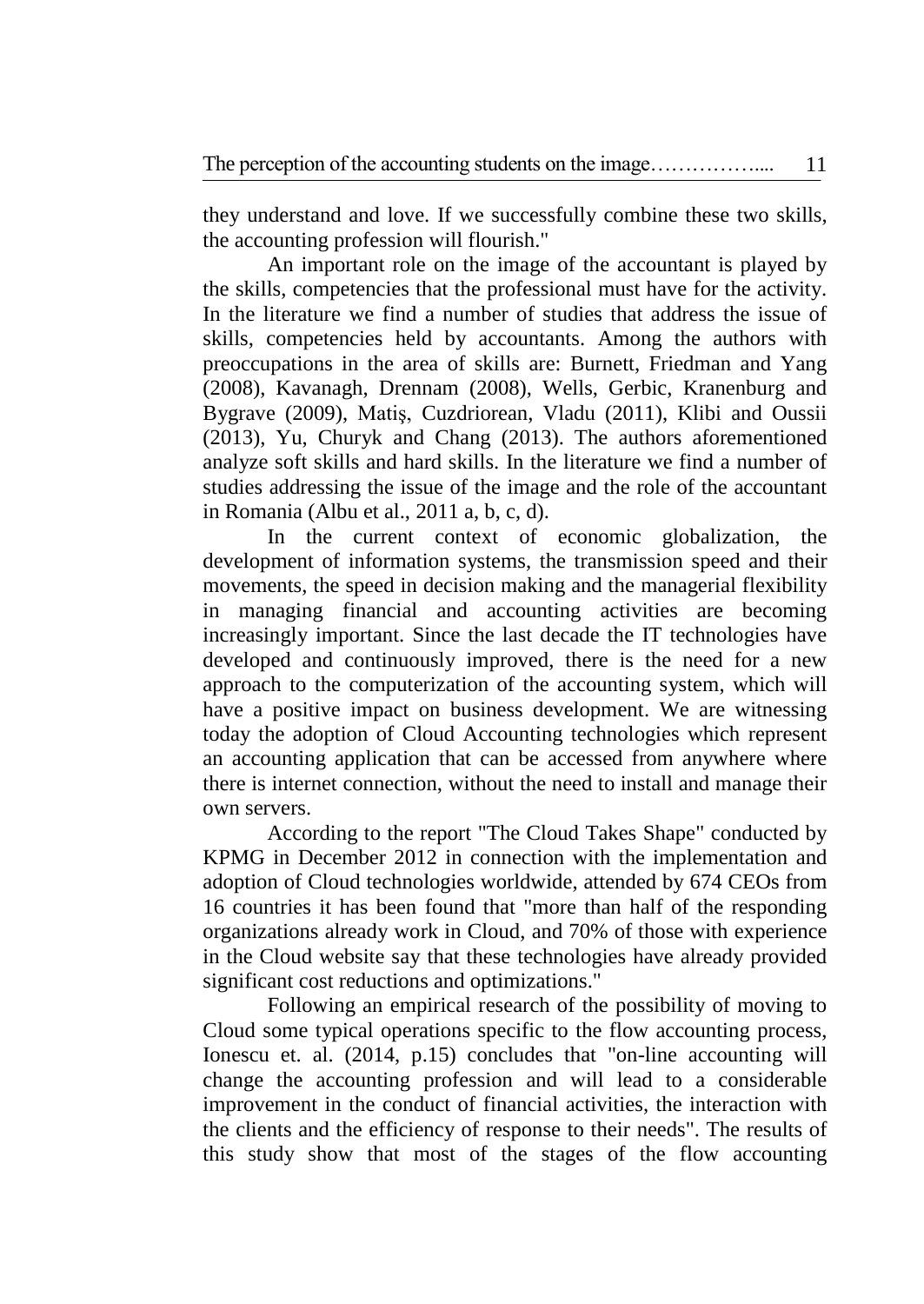processing can move on Cloud and some of these may be left under the control of customers in certain well-defined circumstances. Ionescu, et. al. (2014, p.15) state that "with the new technology an accountant can provide real-time reports and consulting services on business profitability, cost analysis and support for decision making".

### **Research methodology**

The paper looks at the way in which a group of accounting students perceives the image of accountant and the accounting profession in the context of harmonizing the Romanian accounting System to the European and international accounting referential, information technology development and the transition to the digital era. Data was gathered by means of a questionnaire distributed to 120 students and master students in accounting at the Faculty of Economics of "Aurel Vlaicu" University of Arad.

The questionnaire contains two types of questions: - general questions, their role being to provide a more complete picture on the profile of respondents;

- questions concerning the students' perception about the image of the accountant and the accounting profession in the context of development of information technologies and the transition to the digital age.

Within the general questions we sought to emphasize: - the status of respondents from the Faculty of Economics of "Aurel Vlaicu" University of Arad;

- the gender of the respondents.

From the 120 students and master students interviewed, 90 are women and 30 are men.

The second part of the questionnaire includes a series of ten questions which analyzes the image and perception of professional accountants regarding the image and the accounting profession.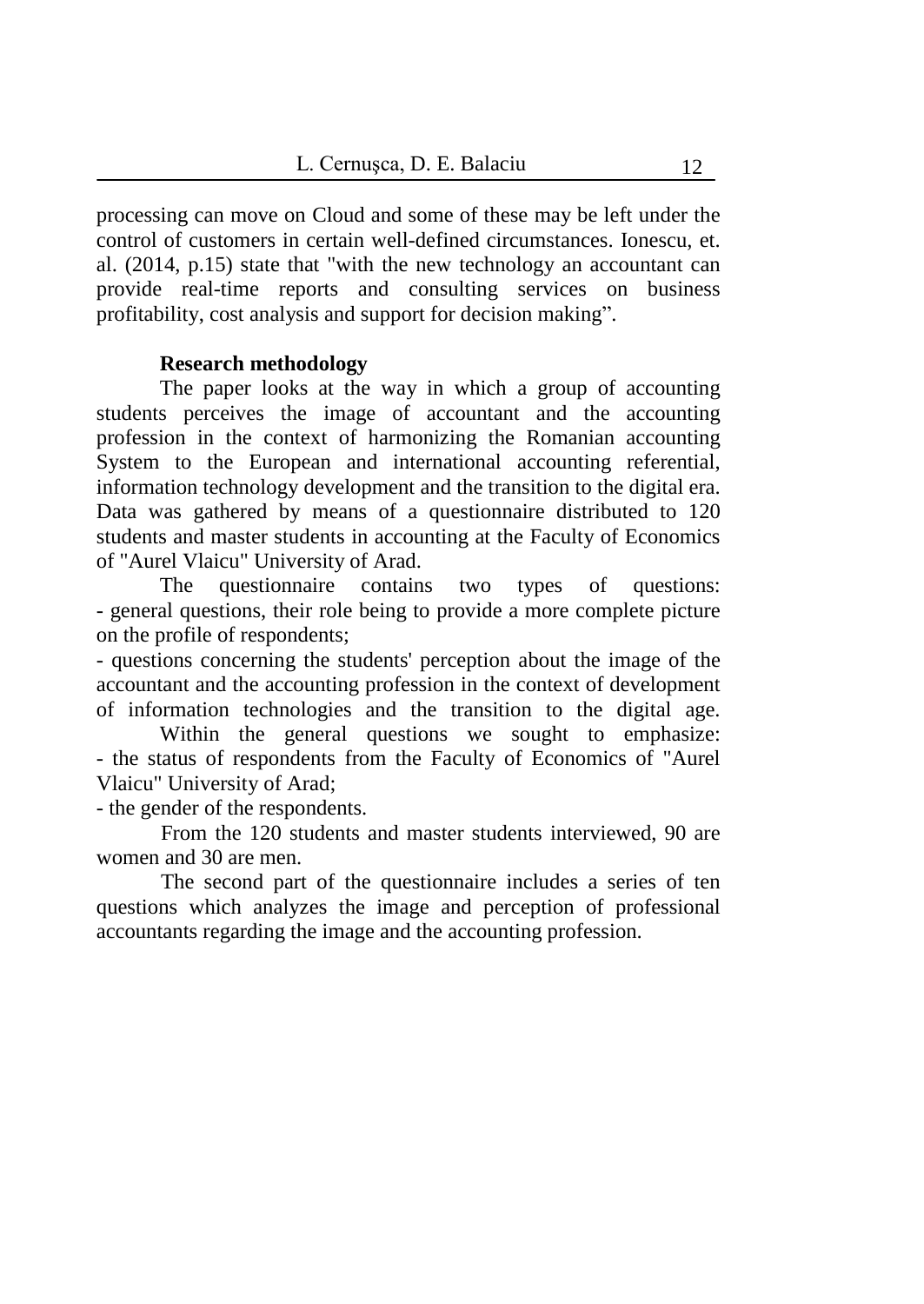To achieve this objective, we intend to examine:

• the perception of the professional accountants regarding the image of the accountant in the current context of harmonizing the Romanian accounting system to IFRS and European regulations, the development of information technologies and the transition to the digital age;

• the perception of professional accountants regarding the accounting profession in the current context of harmonizing the Romanian accounting system to IFRS and European regulations, the development of information technologies and the transition to the digital age.

## **Research findings**

In the current conditions, the image and the tasks of the accountant must undergo a series of changes. As it is shown in figure no. 1, a percentage of 92% of those surveyed believe that with the development of information technologies and the transition to the digital age, the focus will move from the traditional role to the modern role of the accountant.

**Figure no. 1.** The respondents' perception regarding the image of the accountant



**Source:** the author's own creation, based on the questionnaire answers

Thus, the accountant should be seen as an active member in the management team, having a number of important roles such as: developing accounting policies and accounting procedures, accounting data analysis and interpretation, financial and strategic consulting, providing efficient solutions for the proper functioning of the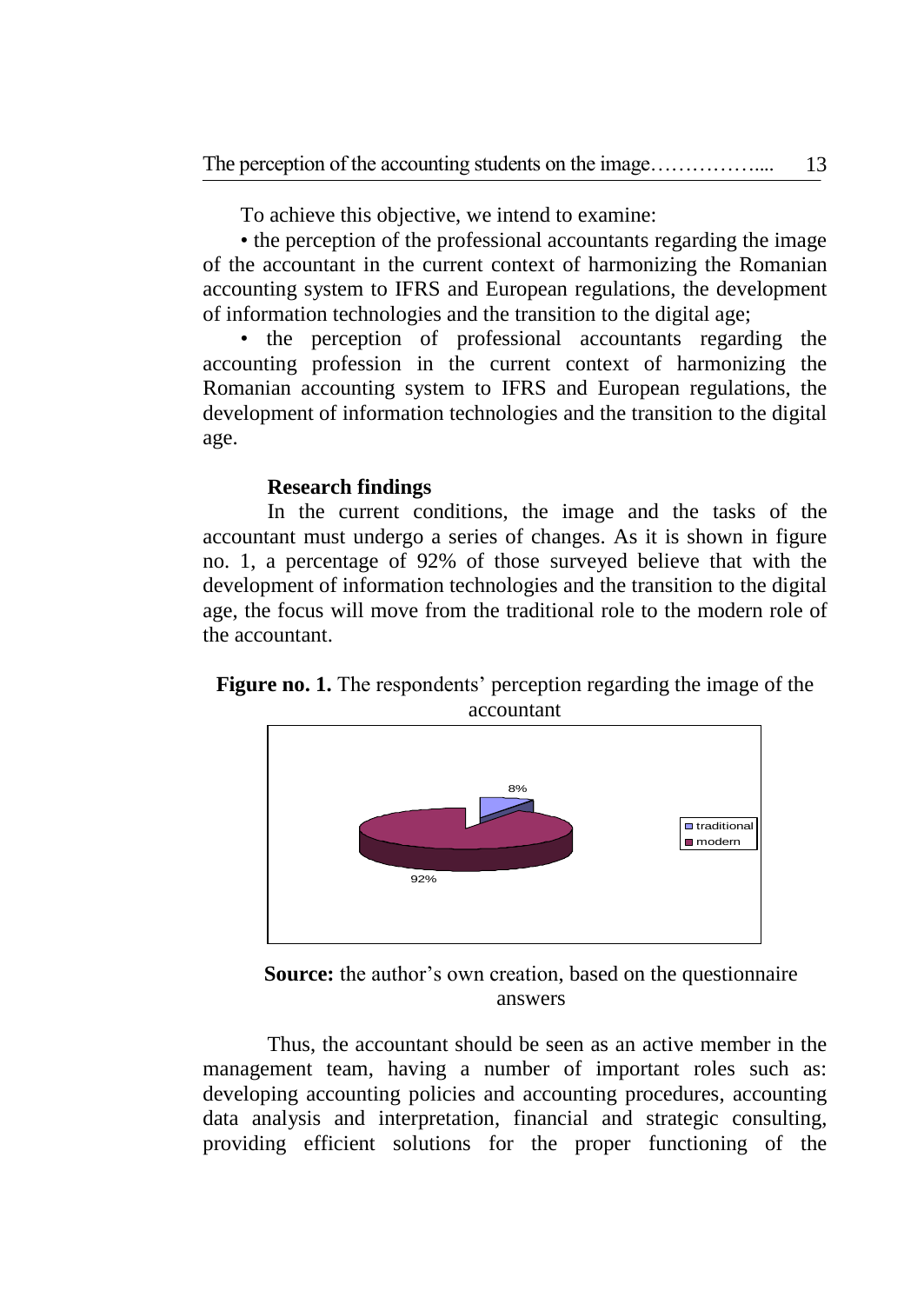organization involved in writing and management of European funded projects, organization of management control.

Carnegie and Napier (2010) discuss two stereotypes about the traditional role of the accountant. It is the traditional image pertaining to working with figures and the modern role that requires creativity in the accounting activities, and also social interaction.

As seen in figure nr. 2, a percentage of 79% of students surveyed believe that at present, the Romanian accountant is perceived as a simple accounting data operator concerned with the preparation of tax returns, financial statements preparation. That means he has a role related to fiscal management and financial reporting.





**Source:** the author's own creation based on the questionnaire answers

Badiu (2012, p. 7) believes that "the image perceived is very important because it acts as the first impression a client has on the accountant, the business and professional services." Thus, the confidence is affected and also even the tariff is influenced. The image is directly proportional to the tariff. The higher the tariff, the more respect the customer has, even if on a subconscious level and vice versa. When asked "who do the accounting professionals work for?" it can be seen that 62% of the students surveyed believe that the accountants work for the interests of the company, 24% believe that they work for the state and 34% for self-interest. There is a high interest for understanding the image that the accounting profession has in particular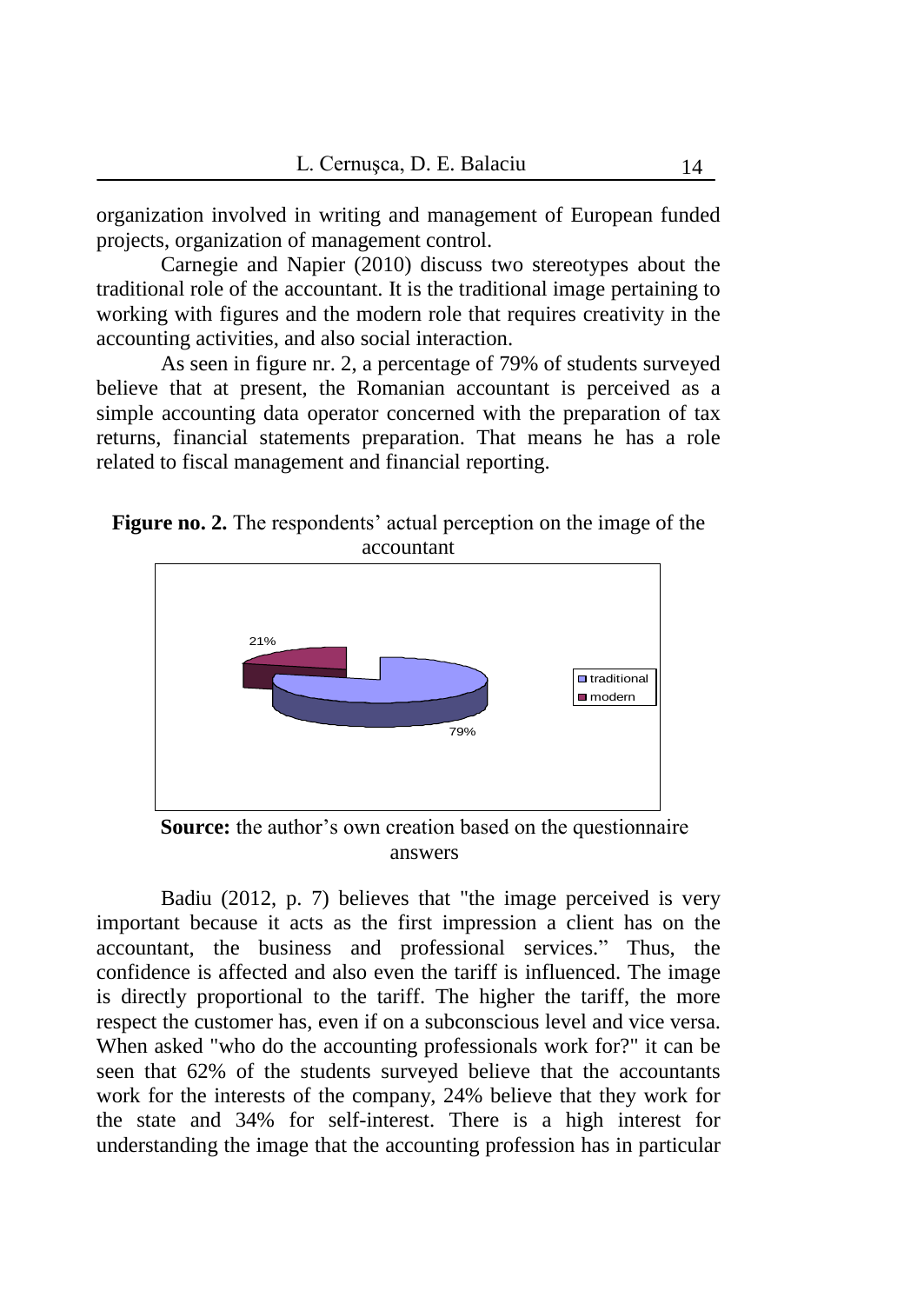for those wishing to become members of the profession. We consider in this regard the students who chose accounting at economic faculties and who show a high interest in relation to the opportunities offered by the accounting profession. In this view, a number of attributes, such as labor market integration, professional development dynamics, stability and job security, opportunities for further development, opportunities related to salary and the status and prestige offered by this profession were taken into consideration.

Investigating on a five-point Likert scale (1 disagrees, 5-strongly agree) the respondents' perception on the image of the accounting profession, we get the following results (Table no.1):

**Table no. 1.** The respondents' perception on the image of accounting profession

| Perception on the accounting profession                                                                  | Average |
|----------------------------------------------------------------------------------------------------------|---------|
| The accounting profession provides chances to integrate<br>within the labour market                      | 1.16    |
| The accounting profession provides the stability of a job                                                | 1.15    |
| The accounting profession provides substantial financial<br>gains                                        | 0.74    |
| The accounting profession provides a status and prestige in<br>society                                   | 1.36    |
| The accounting profession provides opportunities to work in<br>a team                                    | 1.10    |
| The accounting profession provides opportunities to be<br>independent if I start up my own business      | 1.30    |
| The accounting profession provides long, medium and short<br>term professional development opportunities | 1.24    |
| The accounting profession provides a flexible working<br>programme and enough time for family            | 0.5     |
| The accounting profession provides the security of the<br>workplace                                      | 1.25    |

**Source:** the author's own creation based on the questionnaire answers

The respondents believe that the most important factor in choosing the accounting profession is the status and prestige in society,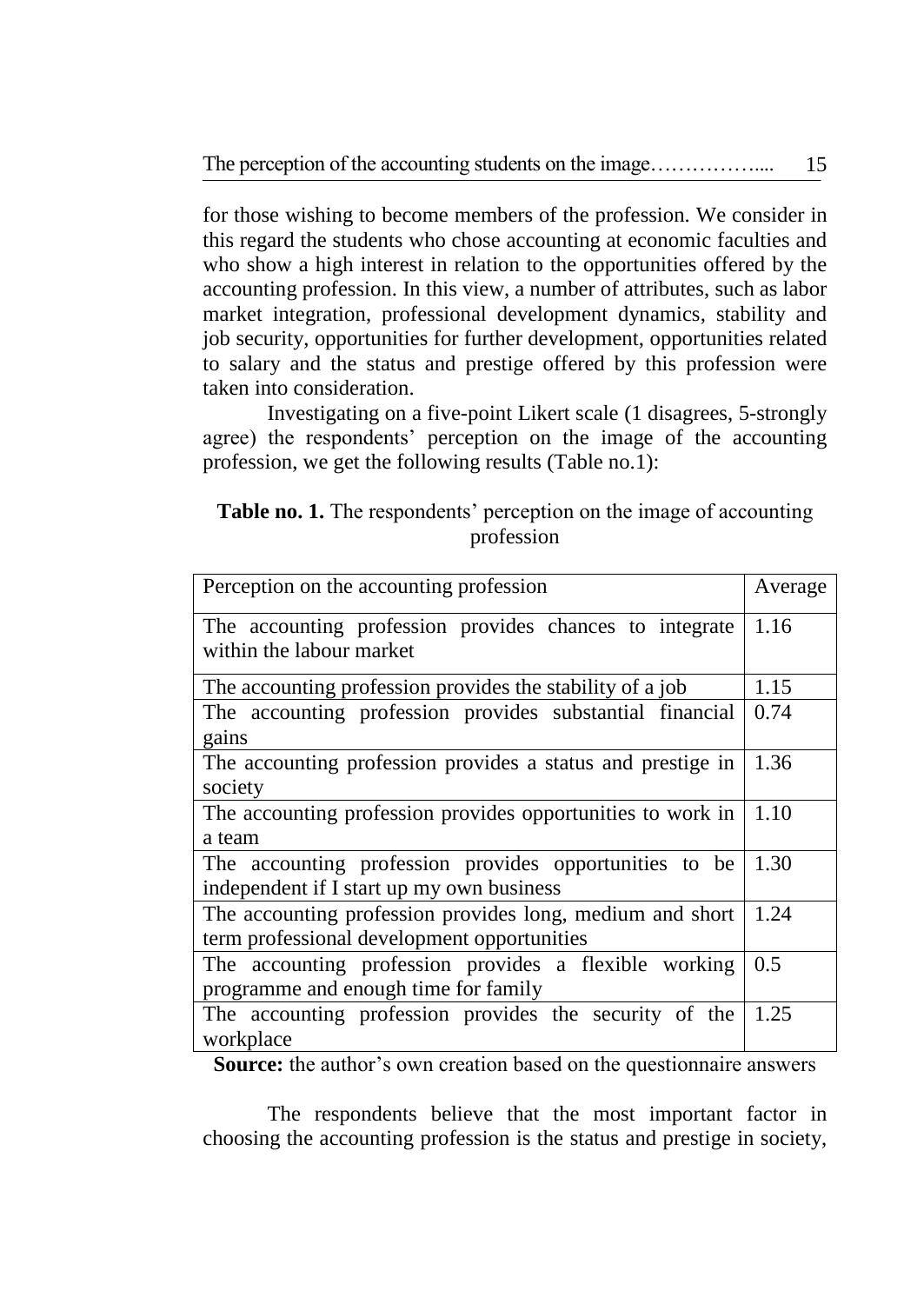followed by the possibilities of independence if they start up their own business and the job security.

There are a number of criteria underlying finding a job in the field of accounting. For this, we had in view the previous experience in accounting, the level of qualification obtained (bachelor/master/ doctoral/post doctoral), the performance of the candidate during the interview, the age of the candidate, the lifelong training courses attended by the candidate as well as the skills. The respondents classified these criteria in terms of the importance given (from 1 the least important to 5 very important) and the results obtained are shown in the table below (table no. 2):

**Table no. 2.** Criteria underlying the finding of a job in the field of accounting

| Criteria underlying the finding of a job in the field of Average     |      |
|----------------------------------------------------------------------|------|
| accounting                                                           |      |
| Previous experience in the field of accounting                       | 4.05 |
| The qualification level obtained and the skills $\vert 3.49 \rangle$ |      |
| acquired as a result of this qualification                           |      |
| The performance of the candidate during the                          | 3.54 |
| recruitment interview                                                |      |
| The age of the candidate                                             | 2.73 |
| Lifelong training courses, workshops the candidate                   | 1.88 |
| attended                                                             |      |

**Source:** the author's own creation based on the questionnaire answers

It appears that in order to find a job in accounting, students have the perception that employers consider very important the experience previous employment, followed by the candidate's performance in the job interview, the candidate's qualifications and skills acquired, the age and the last held training courses, workshops attended by the candidate. The roles the accountants have in their activity relate to the skills expected from them. The respondents have classified the skills in terms of importance given (from 1 least important, to 5 very important) and the results are shown in the table below (table no. 3):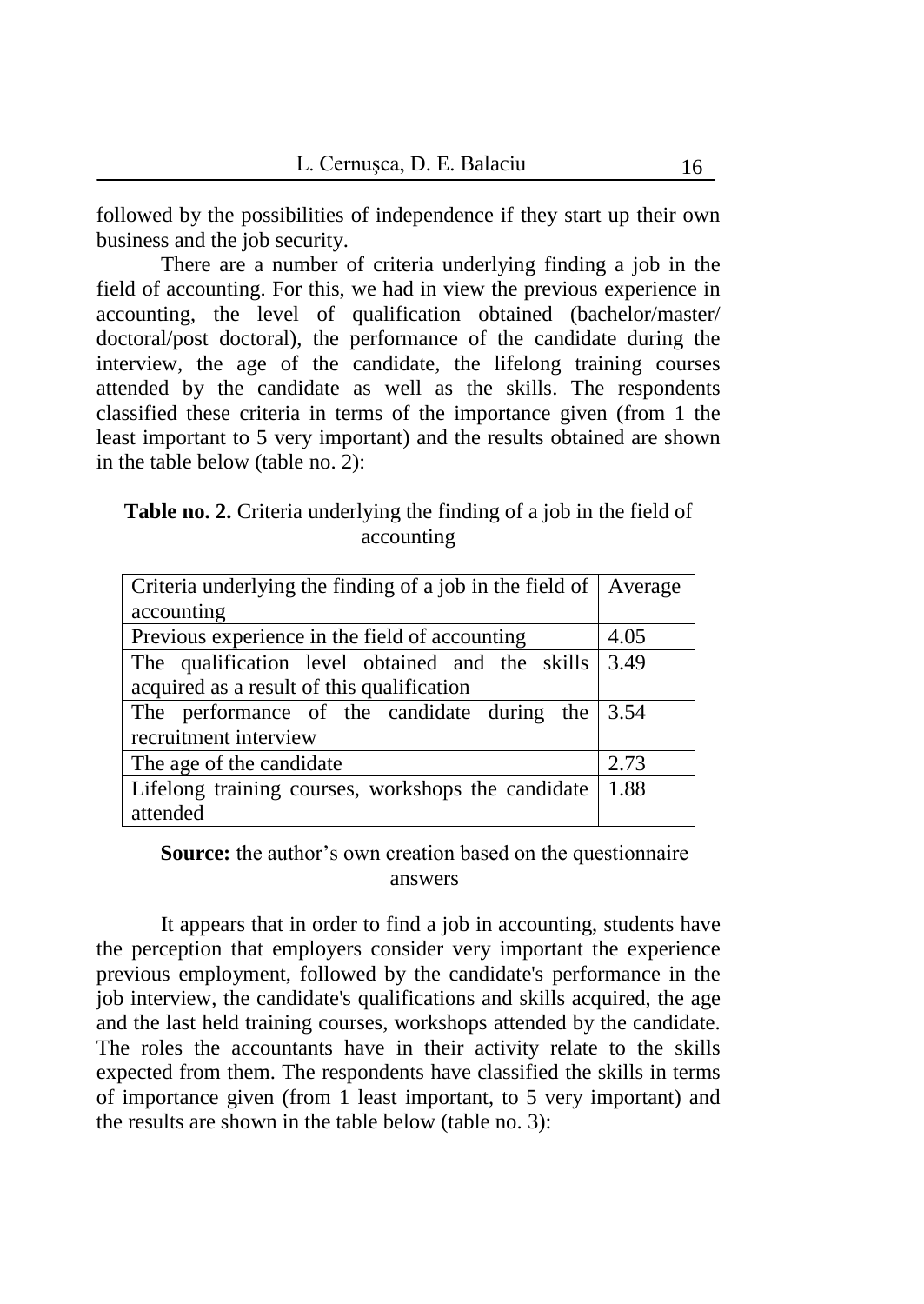| <b>Skills</b>                                              | Average |
|------------------------------------------------------------|---------|
| Skills regarding written and verbal communication in       | 2.79    |
| Romanian and in a foreign language                         |         |
| Technical skills (accounting, taxation, expertise,         | 4.10    |
| management control, management etc)                        |         |
| Skills to work in a team                                   | 2.65    |
| IT skills                                                  | 3.82    |
| Personal qualities (perseverance, integrity, objectivity,  | 3.59    |
| confidentiality, resistance to stress, calm, meticulosity, |         |
| attention to details)                                      |         |
| Organizational skills (decision making, problem solving,   | 2.67    |
| coordination and planning, time management,                |         |
| prioritizing)                                              |         |

## **Table no. 3.** Skills attributed to the accountant

**Source:** the author's own creation based on the questionnaire answers

The respondents give greater importance to hard skills than soft skills. They consider that the most important skills are related to technical skills and abilities in IT. The respondents attach an important role to the personal qualities an accountant should have. When asked if the company managers and accountants are ready to implement the Clod Accounting technologies using a five-point Likert scale (1 disagree, 5 strongly agree), their assessments are presented in the graphs below (Figures no. 3 and 4).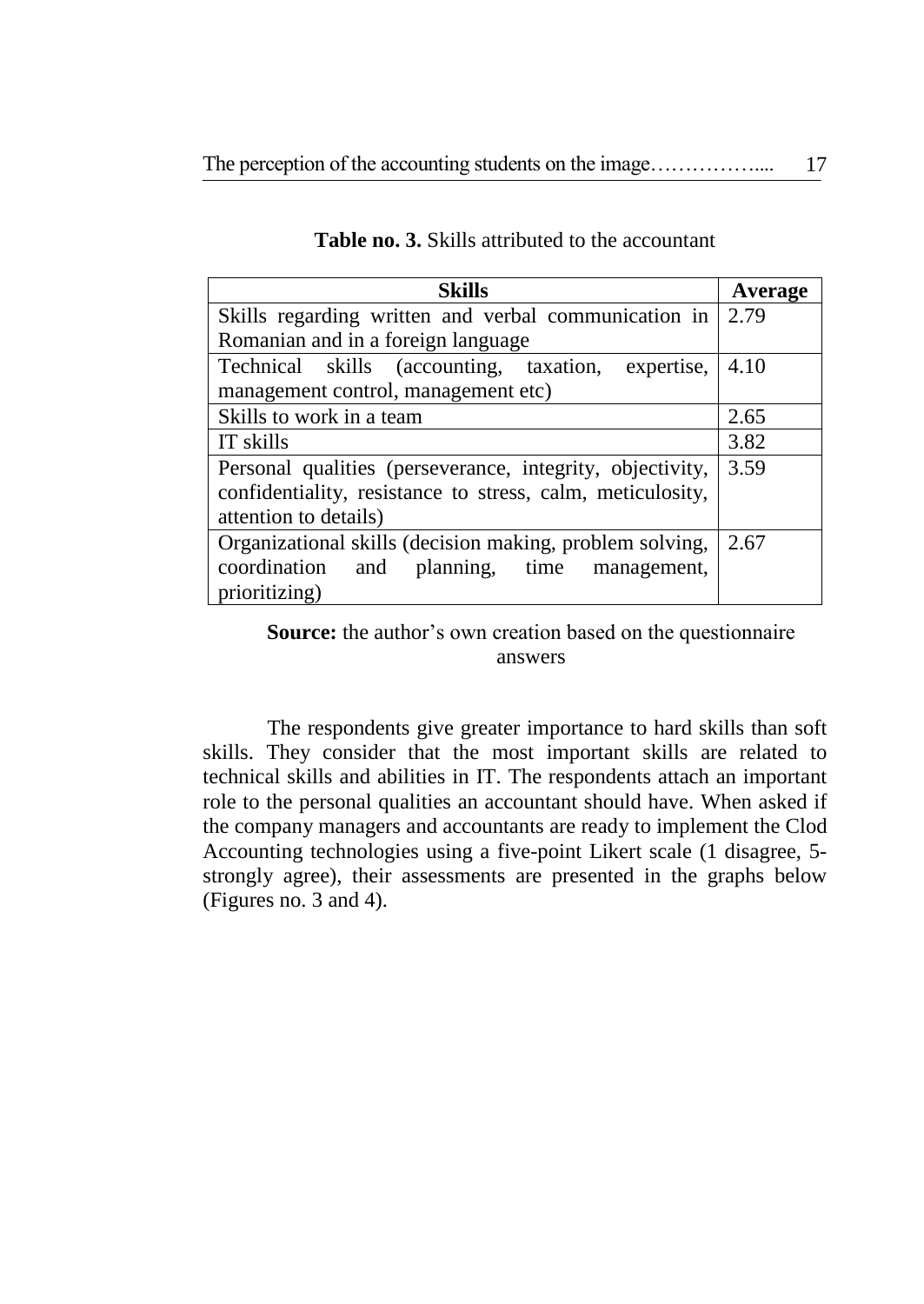**Figure no. 3.** The perception on the way in which the company managers will be ready to implement Cloud Accounting technologies



**Source:** the author's own creation based on the questionnaire answers





**Source:** the author's own creation based on the questionnaire answers

74% of those surveyed believe that the managers of firms are ready to implement the technology for Cloud Accounting (41% strongly agree and 33% agree) and 81% of those surveyed believe that the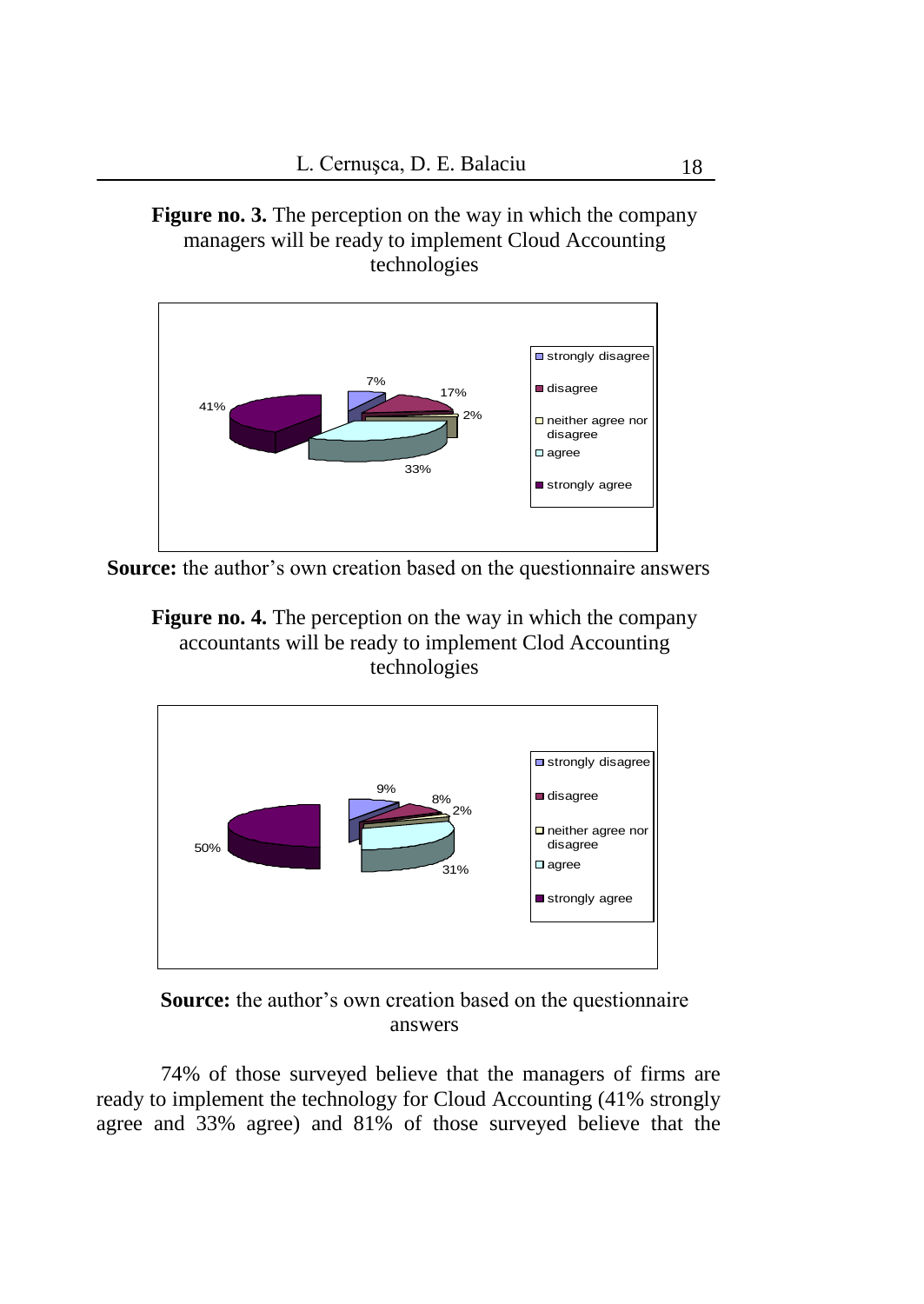accountants of firms are prepared to implement the technology for Cloud Accounting (50% strongly agree and 31% agree).

Lately we have been witnessing the development of information technologies in view of diversifying and increasing the information that must be processed by accountants and published through a series of statements. This requires the fast processing of the information. Considering this, the implementation of the Cloud Accounting technologies come to help the accountants in their work. Yet let's not forget that IT technology cannot replace the judgment and expertise of the accountants. Asked about the current dynamics of the development of the accounting profession compared with all other occupations present on the labour market, 67% of respondents believe that the dynamics of the profession is in stagnation, 23% of respondents believe that the current dynamics of the accounting profession is growing compared to other professions and only 10% think it is decreasing (Figure no. 5).

**Figure no. 5.** The current dynamics of the development of the accounting profession compared to the set of all other occupations present on the labour market

![](_page_12_Figure_4.jpeg)

**Source:** the author's own creation based on the questionnaire answers

The respondents are asked about the way in which the general public perceives the accounting profession and the image of the accountant.

As it can be seen in figure no. 6, over 50% of those surveyed believe that the general public does not fully realize the value and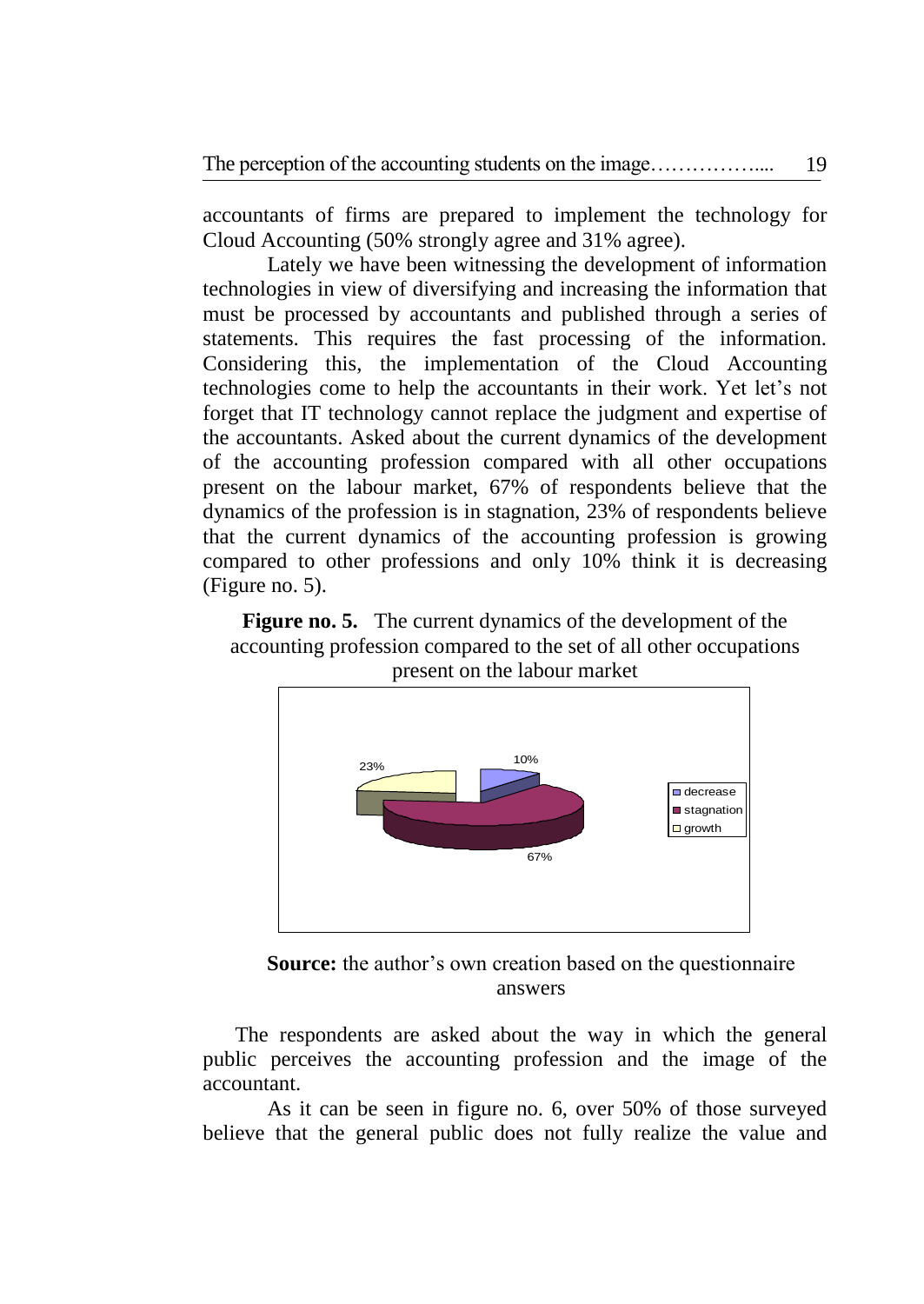importance of the role that the accountant plays in the society and the accounting profession (58% totally disagree and 17% disagree).

**Figure no. 6.** The perception of the public on the importance and role that the accountant has in the society

![](_page_13_Figure_3.jpeg)

**Source:** the author's own creation based on the questionnaire answers

As it can be seen in Figure 7, 64% of those surveyed believe that the general public does not realize the true value and importance of the role that the accountant plays in society (51% totally disagree and 13% disagree).

**Figure no. 7.** The perception of the public on the importance and role that the accounting profession has in the society

![](_page_13_Figure_7.jpeg)

**Source:** the author's own creation based on the questionnaire answers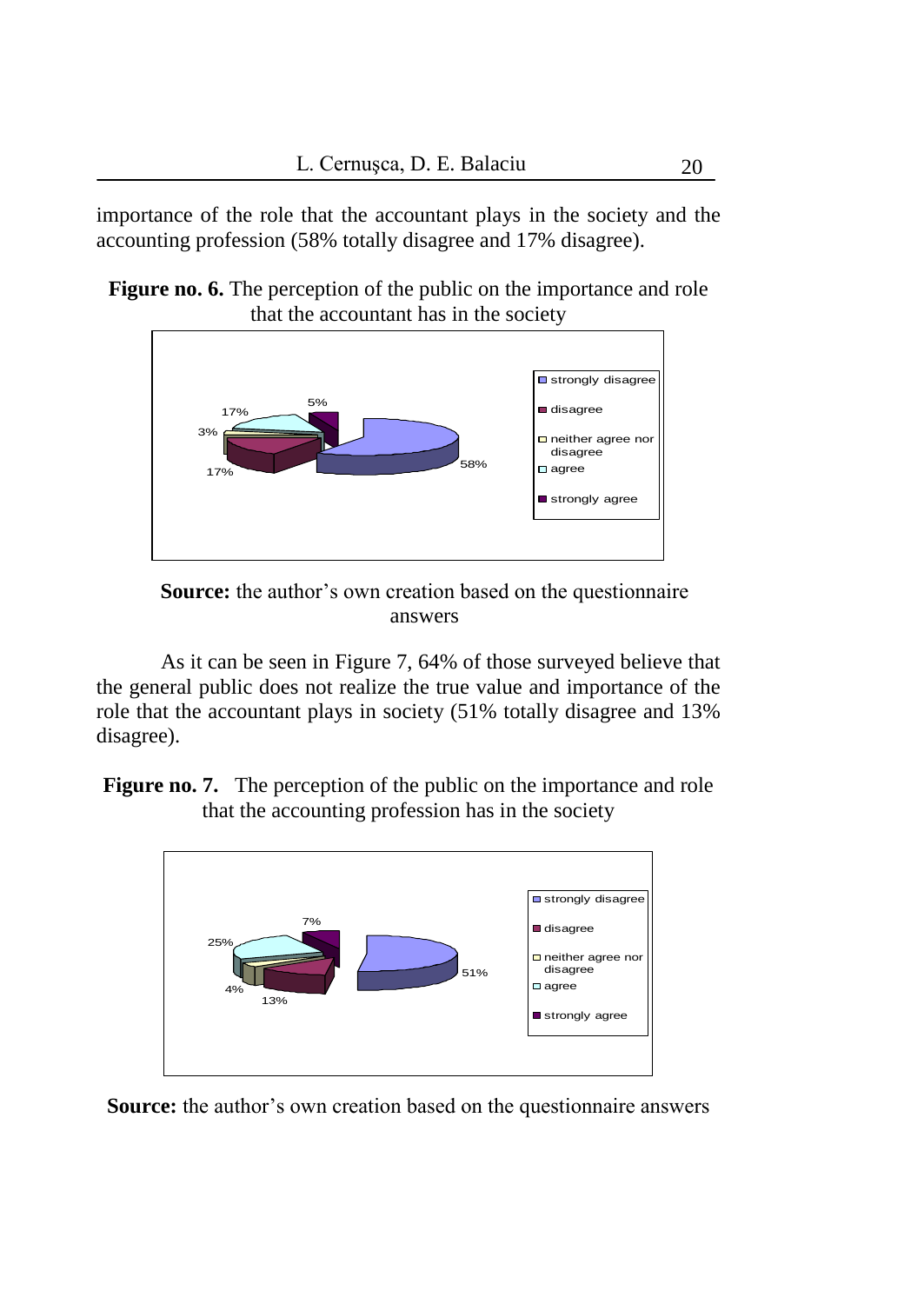The majority of those surveyed believes that professional bodies are permanently involved to help to improve the image of the accountant and the accounting profession for the public to realize the true importance and value these have.

## **Conclusions**

In today's business internationalization, globalization phenomena worldwide, information technology development and the transition to the digital age, the accountant will turn into from a man of numbers into an actor of the business environment involved in consulting, analysis and strategic business planning. The professional bodies and academics will have to get involved to manage the transformation from the traditional role to a modern role adapted to the current requirements of the business environment. The students who have chosen accounting in the faculties of economics will be the future members of the accounting profession. The results of the study show that they have a certain well defined perception on the image of the accounting profession and the image of the accountant both in the current context and as future prospects.

The respondents of the survey believe that the most important factor in choosing the accounting profession is the status and the prestige in society, a result that is in line with previous research. The experience prior employment, followed by the candidate's performance in the job interview is the main criteria chosen by the students surveyed in terms of finding a job in accounting. An important role of the accountant's professional identity is represented by the skills, the skills necessary to conduct business within the accounting profession. The respondents of the survey attach more importance to hard skills than soft skills; the most important skills mentioned being those related to technical skills and IT skills. An important score is given also to personal qualities an accountant should have. In the current context of information systems development and the transition to the digital era, the preparation of firms and accountant to implement the Cloud Accounting technologies is essential given the diversity of information and their rapid processing.

The perception about the current dynamics of the development of the accounting profession in relation to all the other professions in the labor market is that of stagnation. The results of the study confirm that the students surveyed are concerned with the accounting profession and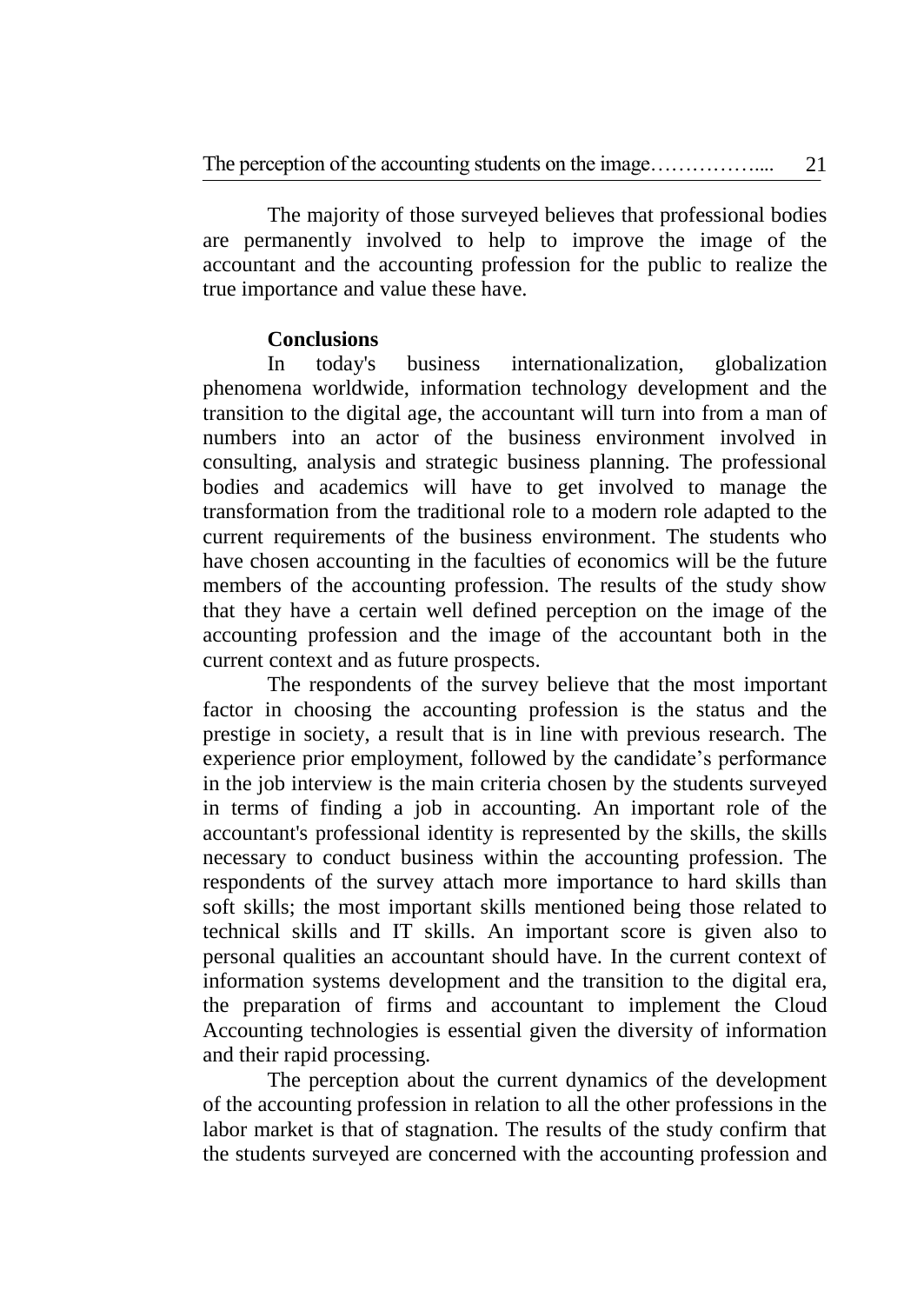the image the accountant has in society. They perceive that the general public does not realize the true value of the accounting profession and of the job of accountant. The accounting profession is particularly important as it contributes to the achievement of strategic objectives of social-economic development of a country, to the economic growth and process of sustainable development. Professional bodies have a crucial role and permanently contribute to improve the image of the accounting profession so that accountant does not have a marginal role in the society.

Although the findings of the study are limited due to the fact that the target group was made up of only the accounting students of a single university, however some of these results are in line with previous literature. Therefore, we believe that this study gives a valid perspective on how the students surveyed perceive the accounting profession and its members.

 In the future we intend to obtain more information and much more relevant conclusions relating this issue, by resorting to econometric calculations. Also, we plan to extend the study by expanding the target group with the accounting students and master students of other universities in the country and abroad.

#### *\* Acknowledgement*

*This work was co-financed from the European Social Fund through Sectoral Operational Programme Human Resources Development 2007-2013, project number POSDRU/159/1.5/S/142115 "Performance and excellence in doctoral and postdoctoral research in Romanian economics science domain"*

## **Bibliography**

- Albu, C. N., Albu, N. (2009). Consideraţii generale privind imaginea contabilului în societate. *Contabilitatea, expertiza şi auditul afacerii*, nr. 4, p. 7-11.
- Albu, N., Fledioreanu, I. A., Drug, R. E. , Florea, O. A., Gherghe, R. G., Ghiţescu, D. (2014). Percepția studenților asupra imaginii profesiei contabile în România. *Contabilitatea, expertiza şi auditul afacerii*, nr.3, p. 5-10.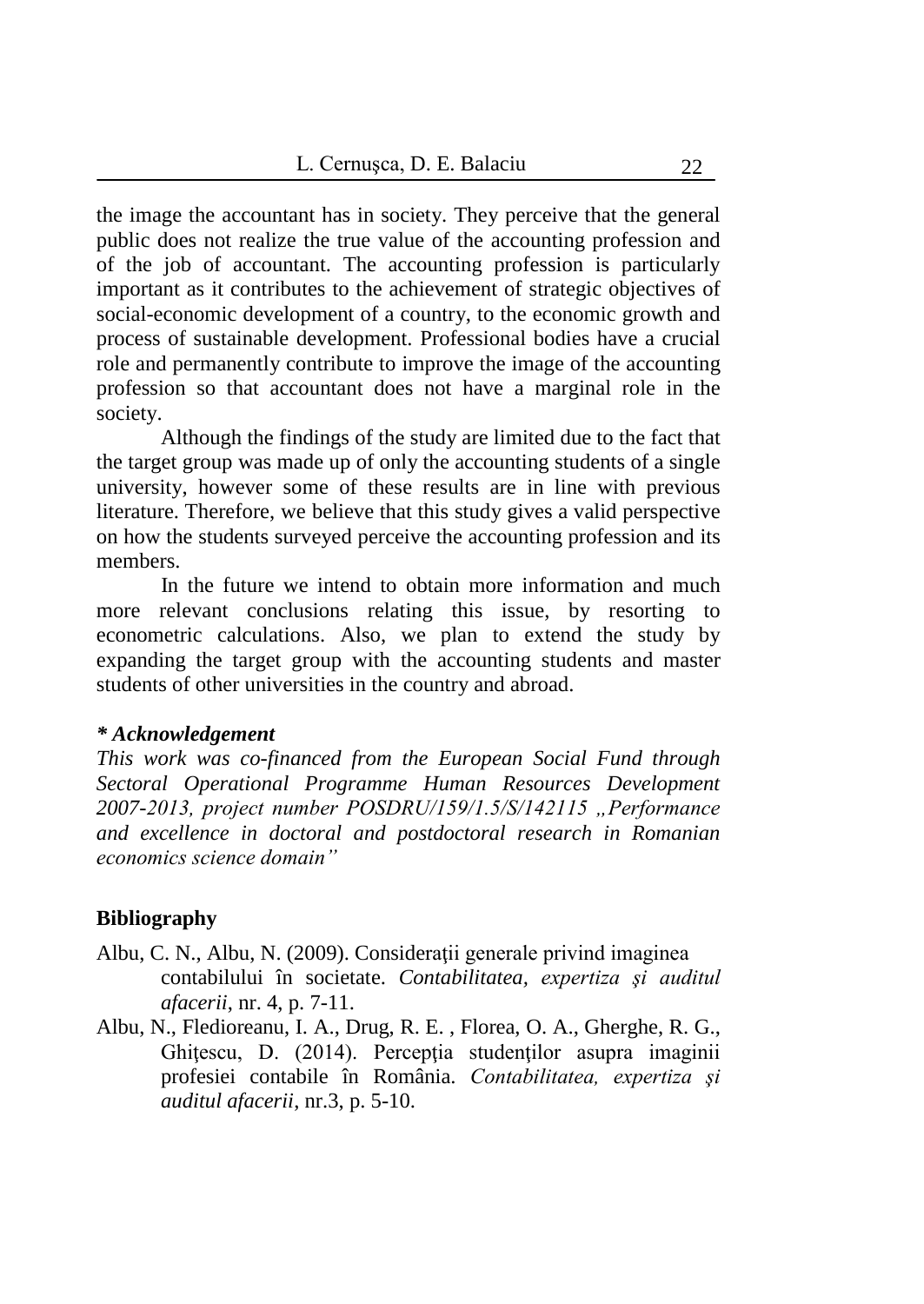- Albu, N. (2012). Imaginea şi rolul contabilului în România-rezultate empirice şi implicaţii pentru profesie. *Contabilitatea, expertiza şi auditul afacerii,* nr.1, p. 6-11.
- Albu, N., Albu, C. N., Gîrbină, M. M., Sandu, M. I. (2011a). A framework for Analysis of the Stereotypes in Accounting. *World Academy of Science, Engineering and Technology,* nr. 77, p. 874-879.
- Albu, N., Albu, C. N., Gîrbină, M. M. (2011b). Can the Stereotype of the Accountant be changed through Accounting Education? Some Conjectures on Education Accounting students in România. *International Journal of Business research,* vol.11, nr.1, p. 156-163.
- Albu, C. N., Albu, N., Guinea, F. (2011c). The fabrication of Management Accounting Systems - Why, how and what are the Consequences? A Romanian Testimony. Critical Perspective on Accounting Conferences, Clearwater, Florida, SUA.
- Albu, C. N., Albu, N., Faff, R., Hodgson, A. (2011d). Accounting Competencies and the Changing Role of Accountants in Emerging Economies: The case of Romania. *Accounting in Europe,* vol. 8, nr.2, p. 153-182.
- Albu, N. (2013). Exploring the Recent Evolution of the Accounting Profession in Romania - An Institutional Approach. *Accounting and Management Information System,* vol. 12, no. 4, p. 537-552.
- Badiu, A. (2012). Ce înseamnă un bun contabil?. [pdf]. Available at: [http://www.3bexpertaudit.ro/Fisiere/Ce%20Inseamna%20un%2](http://www.3bexpertaudit.ro/Fisiere/Ce%20Inseamna%20un%20BUN%20Contabil-Studiu%20de%20caz-Andrei%20Badiu.pdf) [0BUN%20Contabil-Studiu%20de%20caz-Andrei%20Badiu.pdf](http://www.3bexpertaudit.ro/Fisiere/Ce%20Inseamna%20un%20BUN%20Contabil-Studiu%20de%20caz-Andrei%20Badiu.pdf) [Accesed 6 October 2014]
- Bunget, O. C., Farcane, N., Dumitrescu, A. C., Popa, A. (2009). The accounting profession and professionist in Romania. MRPA, Paper no. 18408 [online] Available at: [http://mpra.ub.uni](http://mpra.ub.uni-muenchen.de/18408/1/Bunget_Ovidiu-Constantin_The_Accounting_Profession_and_Professionist_in_Romania.pdf)[muenchen.de/18408/1/Bunget\\_OvidiuConstantin\\_The\\_Accounti](http://mpra.ub.uni-muenchen.de/18408/1/Bunget_Ovidiu-Constantin_The_Accounting_Profession_and_Professionist_in_Romania.pdf) [ng\\_Profession\\_and\\_Professionist\\_in\\_Romania.pdf](http://mpra.ub.uni-muenchen.de/18408/1/Bunget_Ovidiu-Constantin_The_Accounting_Profession_and_Professionist_in_Romania.pdf) [Accesed 3 October 2014].
- Burnett, R., Friedman, [M., Yang,](mailto:M.@Yang,Y) Y. (2008). The Change of Students Perception of Accounting Skills in Intermediate Accounting: A Guide for Accounting Education Reform. *The Accounting Educators Journal,* Volume XIII, p. 81-101.
- Carnegie, G. D., Napier, C. J. (2010). Traditional Accountants and Business Professionals: Portraying the Accounting Profession